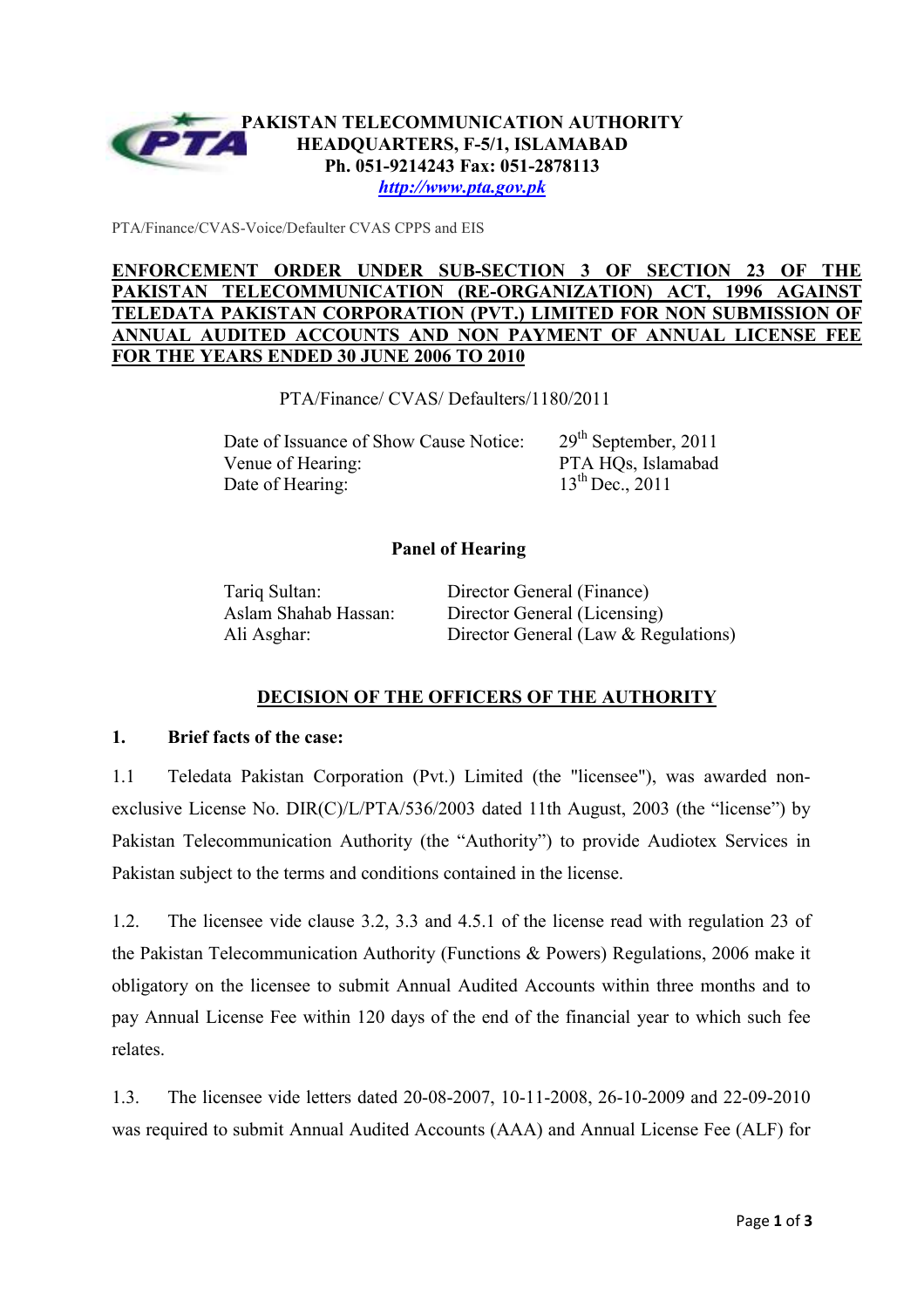the years ended  $30<sup>th</sup>$  June, 2006, 2007, 2008, 2009 and 2010 but despite repeated demands and reminders issued to the licensee, it has failed to comply with the same.

 1.4. Resultantly, due to contravention of the said license conditions read with applicable regulations, the Authority under section 23 of the Pakistan Telecommunication Authority (Re-organization) Act, 1996 issued a Show Cause Notice (SCN) on  $29<sup>th</sup>$  September, 2011 to the licensee, wherein the licensee was required to remedy the contravention by submitting AAAs and ALF within seven working days from the date of issuance of SCN and explain in writing as to why any order should not be passed under section 23 of the Act.

1.5. Before passing an enforcement order under sub-section 3 of Section 23 of the Act, the matter was fixed for hearing on  $13<sup>th</sup>$  December, 2011. It would be pertinent to mention here that SCN and hearing notice were issued on the address as provided and maintained by the licensee with the Authority. However, hearing notice and SCN issued to the licensee were received back undelivered. Since, no new address as per regulation 46 of the Pakistan Telecommunication Authority (Functions & Powers) Regulations, 2006 has been communicated hence the hearing panel has no option except to proceed *ex-parte* against the licensee as per available record.

1.6 The record perused and examined, it is concluded that the licensee did not pay any heed to observe and comply with the terms and conditions of license, letters issued to the licensee with respect to submission of AAAs and ALF as well as SCN issued to the licensee. The conduct of the licensee in terms of accomplishment of obligations contained in the license is non-serious and non-compliant which falls within the ambit of sub-section (3) of section 23 of the Act.

## **2. Order:**

2.1 Keeping in view the above mentioned facts coupled with the available record, the officer(s) of the Authority hereby decide as under:

a. The license is hereby suspended for a period of one month or till the submission of Annual Audited Accounts along with the payment of Annual License Fee for the financial years ended on  $30<sup>th</sup>$  June, 2006 to 2010 including late payment additional fee  $\omega$  2% per month on the outstanding amount for each month or part thereof for the years ended on  $30<sup>th</sup>$  June, 2006 to 2010, whichever is earlier.